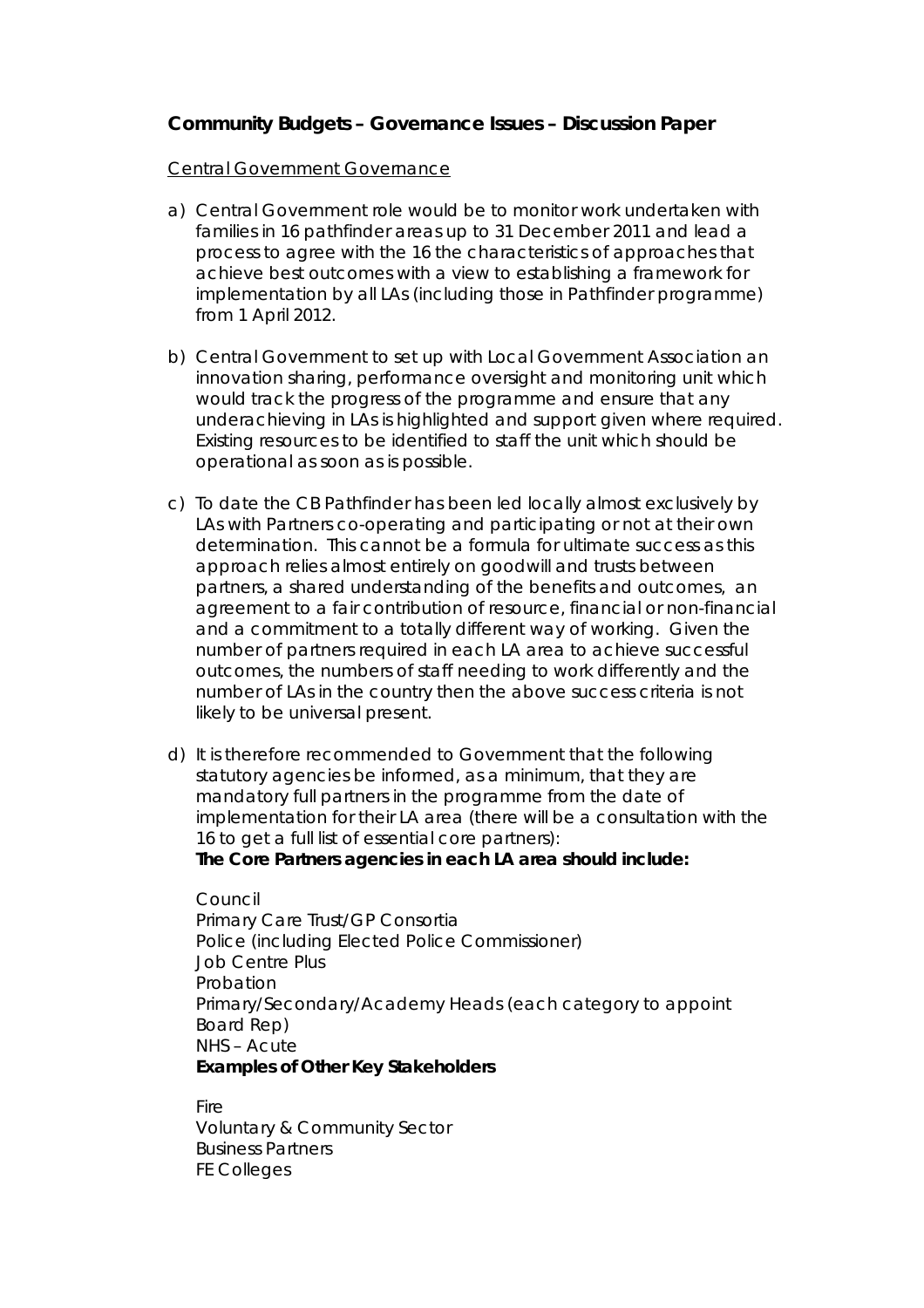## Local Government Governance

- a) It is recommended that a CB Programme Board be established by each LA to implement, carry out and monitor performance of the project and the Board consist of all Core Partners and others as invited by the LA.
- b) The significance risk to the entire programme is that it is seen as Council led whereas only a multi-agency approach is likely to be successful. Currently there is no requirement for any other agencies to be a full partner of the programme other than by agreement. In times of diminishing resources there may be a tendency to avoid potential new commitments. It is therefore recommended that the Board be chaired by the Leader of Council or their appointed nominee and each Core Agency/Partner to be accountable to the Board via the Chair for their involvement and performance in the project and their resource contribution to it, financial or otherwise.
- c) It is recommended that the LA shares a project plan detailing its approach and project timelines, its team capacity and number of families to be worked with in the period from commencement to 31 March 2013. For Pathfinder LAs this should be shared via the Bichard group no later than 30 September 2011. For other LA areas an outline project plan to be prepared by 1 April 2012 and a detailed plan by 30 September 2012.
- d) It is suggested that each area should aim to redesign its services on a place basis so that all their families with complex needs and those in danger of developing complex needs receive new services by 31 March 2015 at the latest.
- e) It is further recommended that this requirement relates to families identified at the outset. Families meeting the criteria subsequent to commencement date be assessed as to whether they can be accommodated or not in the programme period or put on list for post 31 March 2015 involvement.
- f) It is further recommended that families be prioritised on the basis to be agreed by the CB board. The basis for prioritisation to be considered on urgent need, child protection consideration or effective resource allocation etc.
- g) It is recommended that LA areas that are regarded as failing to deliver satisfactory performance in the programme be invited to explain the reasons and accept offers of assistance if required.